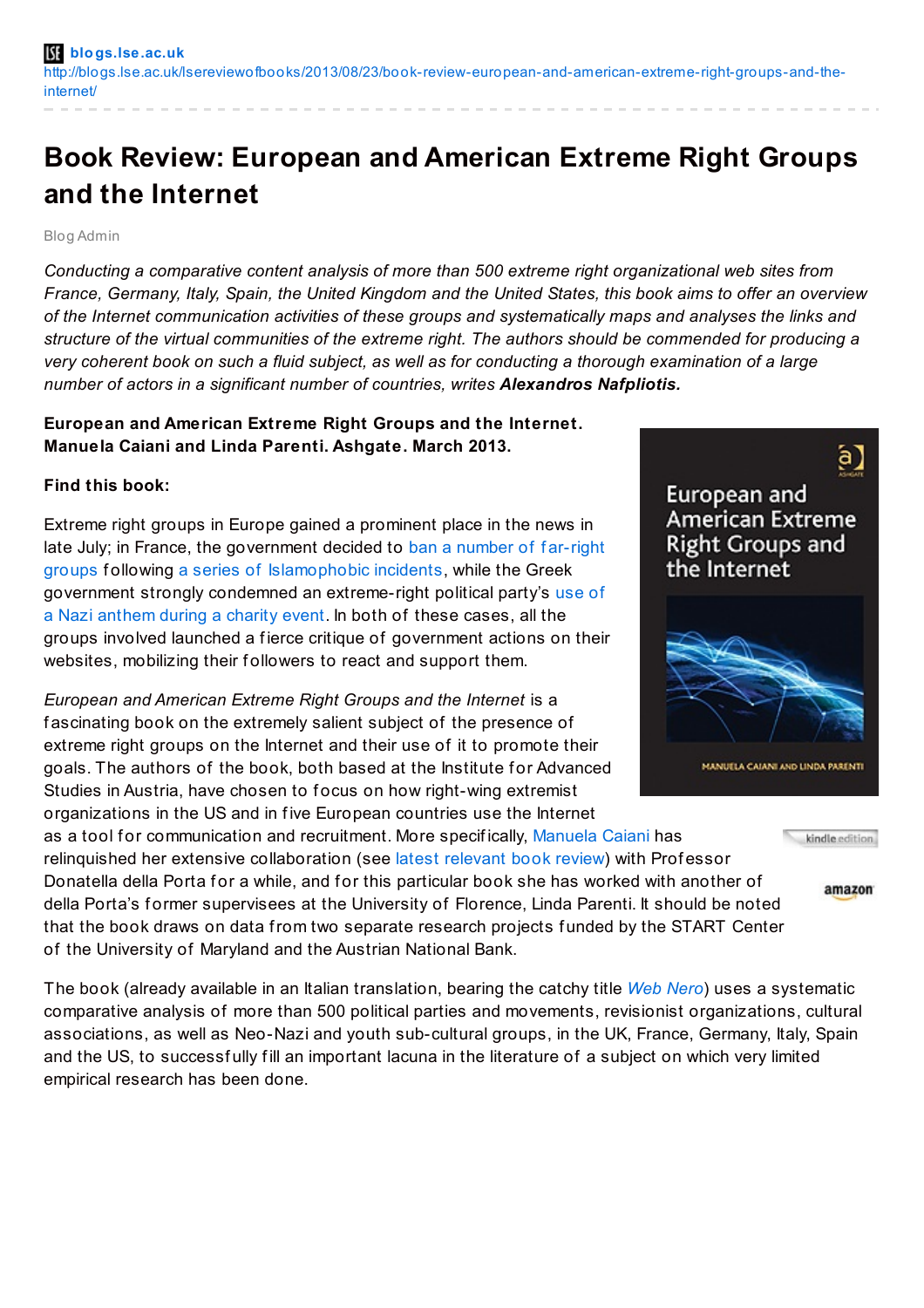Taking into consideration the political, cultural and technological contexts within which these groups act, Chapter 2 of fers an illustration of the 'great potentialities' of the online environment for radical right groups, and shows that the Internet is 'used more for some political functions and less for others' by such groups. Caiani and Parenti study Internet penetration, legislation, the level of social acceptance or stigmatization, and the history of electoral success and political collaborations of extreme right groups. Their conclusions are that Italy and France have the most f avourable political context for far-right organisations; the US and the UK offer very open opportunities both in terms of technological opportunities and legal regulations (cf . Eric Bleich and [Francesca](http://blogs.lse.ac.uk/europpblog/2013/07/23/states-with-a-history-of-undemocratic-regimes-in-the-20th-century-are-more-likely-to-repress-racist-movements/) Lambert's recent study that correlates increased levels of repression against racist associations with a history of non-democratic regime control in the 20th century); and right-wing extremists in Spain and Germany face a very closed context as far as cultural opportunities go.

In the following three chapters, the authors employ first a social network analysis to explore the communication networks of the extreme right; then, a content analysis of websites to discuss differences in the strategic use of the Internet by these groups; and f inally, a protest event analysis of the actions of extreme right groups in order to describe the recent evolution of this kind of mobilization out of the Web.A series of tables and figures give readers a clear picture of the configuration of the extreme right virtual communities in the six countries, marking important country specif icities, like the observation that 'the German and French ones emerge as the "strongest" f ar right sectors' with a cohesive and quite homogeneous milieu, whereas the extreme right area in other countries (and especially in the US) appears more fragmented (p.66).

In Chapter 4, Caiani and Parenti present a significant finding of their research, namely that 'different types of right-wing organizations use the Internet for serving different purposes'. More specifically, the data presented shows that the websites of far right groups are especially used for propaganda and recruitment, with identity building being a major objective. In this case, US organizations come out as the most active in the use of the Web, with the Italian ones leading within Europe (f or more detailed inf ormation on the use of the Internet by extremist groups specifically in Italy, see the [authors'](http://www.tandfonline.com/doi/full/10.1080/13608740903342491#.UfZnPtJM-xo) relevant article published in the journal *South European Society and Politics*). The findings mentioned in Chapter 5, on the other hand, focus on extreme right action as a growing 'notable and widespread phenomenon' in all six countries, with levels of right-wing violence fluctuating significantly and strong links developing between the actions staged offline and the Internet arena.

The authors' final conclusion is that the Internet can constitute an additional aspect to be considered for understanding right-wing mobilization, stressing that the distinction between the online and offline dimensions is disappearing. Throughout the book, the arguments put forth are substantiated through the use of systematically put together tables and charts that help the reader saf ely navigate the meandering rivers of the plethora of extreme right organizations which are active today in Europe and the US.

All in all, *European and American Extreme Right Groups and the Internet* is a welcome addition to the literature on the extreme right and the relationship between political parties and movements and the Internet. Its authors should be commended for managing to produce a very coherent book on such a fluid subject, as well as for conducting a thorough examination of a large number of actors in a significant number of countries.

The book is highly recommended for students and more advanced scholars of political science and the extreme right, in particular.

———————-

Alexandros Nafpliotis is a Research Associate at the Hellenic Foundation for European & Foreign Policy (ELIAMEP). He completed his PhD in International History at the London School of Economics and was recently a Visiting Fellow at LSE's Hellenic Observatory. His research interests include Mediterranean and Balkan history and politics. He is the author of *Britain and the Greek Colonels: [Accommodating](http://www.ibtauris.com/Books/Humanities/History/History earliest times to present day/20th century history c 1900  to c 2000/Postwar 20th century history from c 1945 to c 2000/Britain and the Greek Colonels Accommodating the Junta in the Cold War.aspx) the Junta in the Cold War* which was recently published by I.B. Tauris. Read more reviews by [Alexandros](http://blogs.lse.ac.uk/lsereviewofbooks/category/book-reviewers/alexandros-nafpliotis/) .